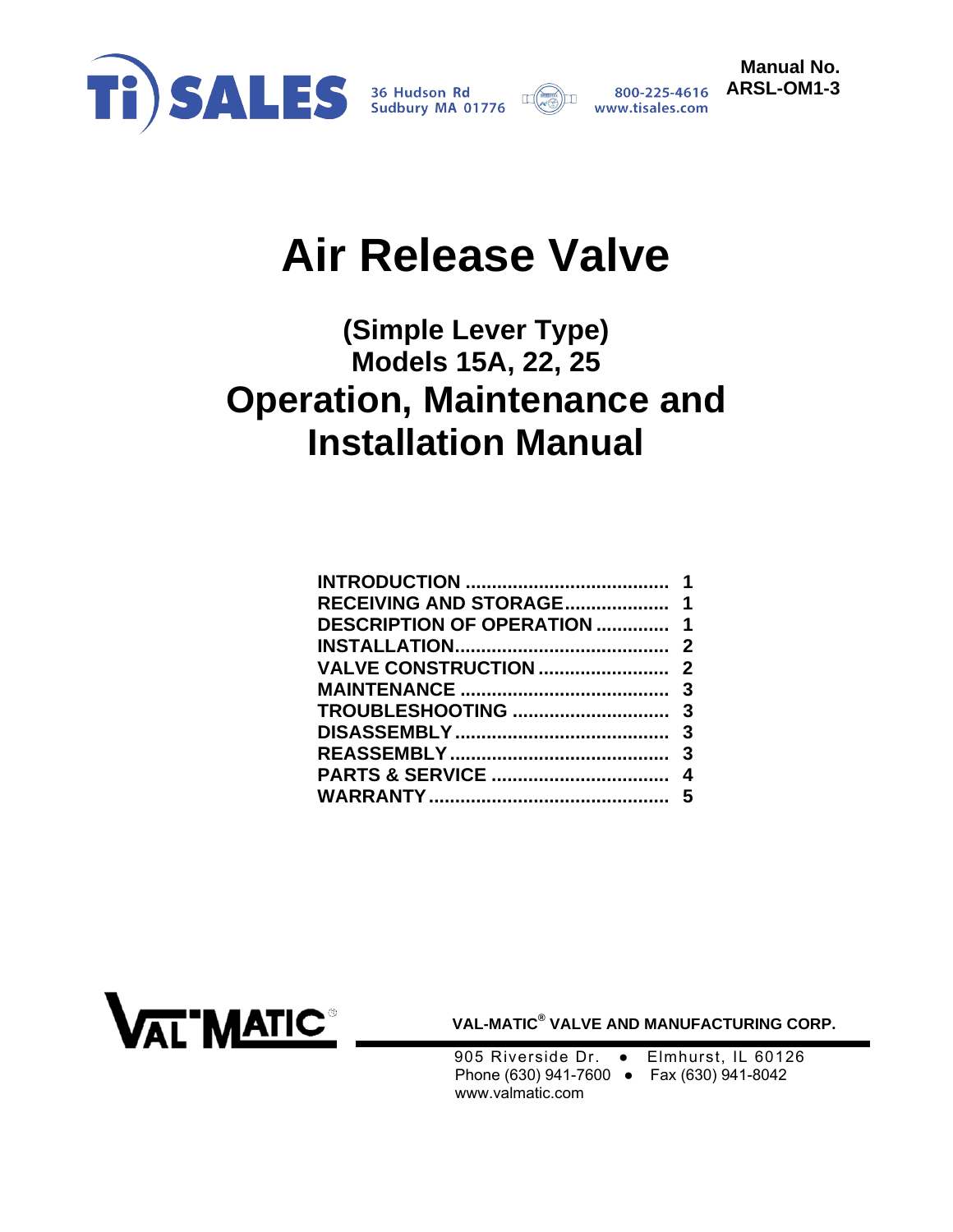### **VAL-MATIC'S AIR RELEASE VALVE (Simple Lever Type) OPERATION, MAINTENANCE AND INSTALLATION**

#### <span id="page-1-0"></span>**INTRODUCTION**

This manual will provide you with the information to properly install and maintain the valve to ensure a long service life. The Air Release Valve has been designed with stainless steel trim to give years of trouble-free operation. The Air Release Valve is typically mounted at the high points in a piping system to automatically remove pockets of air as they accumulate. The valve can also be used to slowly release air in tanks and pump casings.

**Note:** This valve is not intended for fluids containing suspended solids such as wastewater. For waste-water and other high turbidity applications, use Val-Matic Series 48A & 49A Sewage Air Release Valves.

#### **CAUTION This valve is not intended for fuel service or fluids containing suspended solids.**

The valve is a float-operated, resilient-seated valve designed to handle clean fluids. The Maximum Working Pressure and Model No. are stamped on the nameplate for reference.

**Note:** Low Durometer seats are available for low pressure applications.

#### **RECEIVING AND STORAGE**

Inspect valves upon receipt for damage in shipment. Handle all valves carefully without dropping. Valves should remain boxed, clean and dry until installed to prevent weather related damage. For long term storage greater than six months, the valve must remain in the box and stored indoors. Do not expose valve to sunlight or ozone for any extended period.

#### **DESCRIPTION OF OPERATION**

The Air Release Valve is designed to automatically remove air pockets at the high points in a piping system. The valve, as shipped, is a normally open valve and will slowly vent air through the top orifice. As fluid enters the valve, the float will rise, closing the orifice. As air accumulates in the piping system and enters the valve, the float drops allowing the venting orifice to open.



#### **FIGURE 1. Simple Lever AIR RELEASE VALVE**

The lever mechanism provides mechanical advantage for the float. During system operation, the pipeline pressure exerts a strong upward force on the sealing component, the orifice button. The lever mechanism magnifies the weight of the float so that the orifice will open under high pipeline pressures. Additional ports are provided for flushing, testing and draining purposes.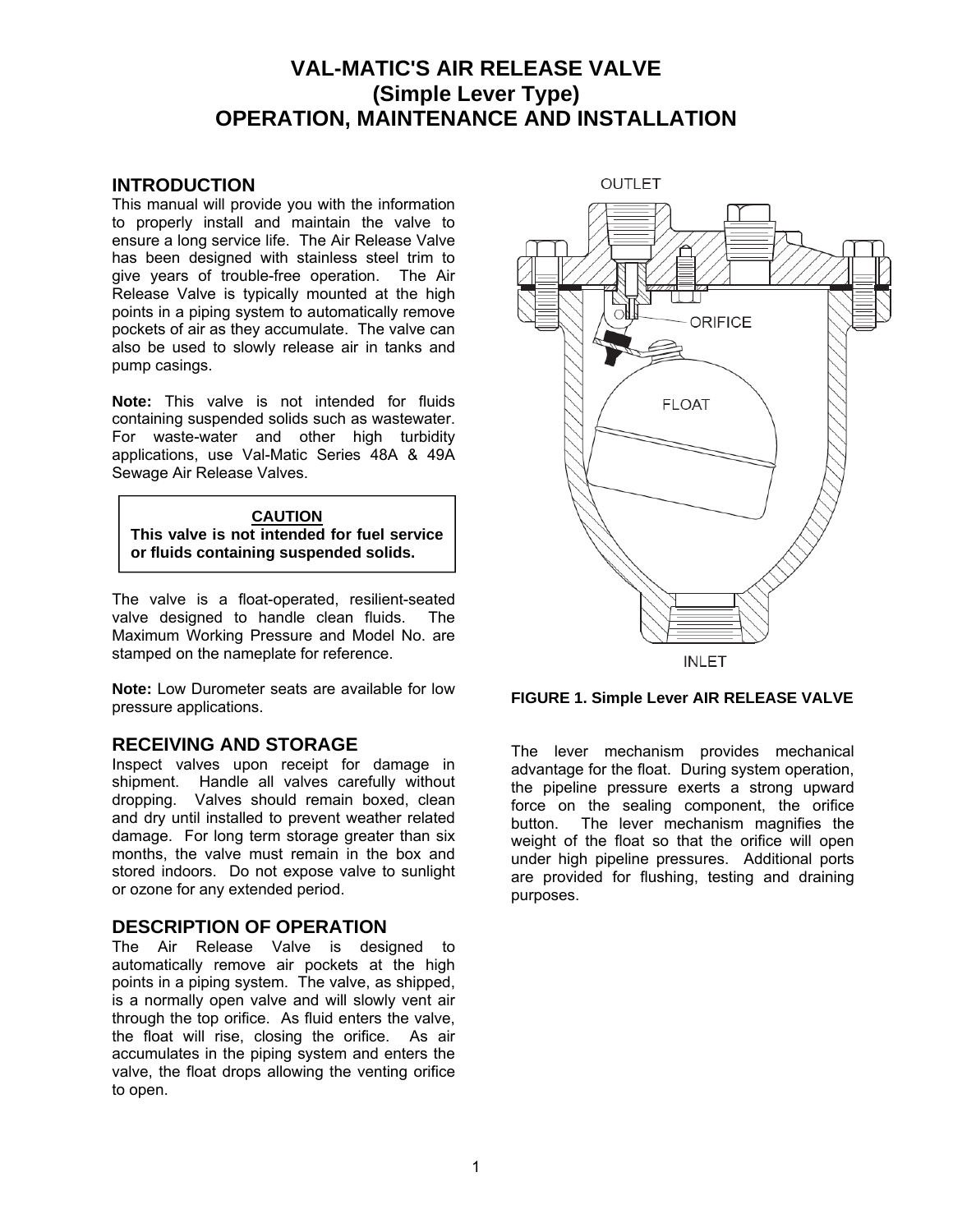#### <span id="page-2-0"></span>**INSTALLATION**

The installation of the valve is important for its proper operation. Valves must be installed at the system high points in the vertical position with the inlet down. For pipeline service, a vault with freeze protection, adequate screened venting, and drainage should be provided. During closure, some fluid discharge will occur so vent lines should extend to an open drain area in plant service. A shut-off valve should be installed below the valve in the event servicing is required.

#### **CAUTION**

**Install valve with "INLET" port down or leakage will occur.**

#### **VALVE CONSTRUCTION**

The standard Air Release Valve body and cover are cast iron. See the specific Materials List submitted for the order if other than standard cast iron construction. All internal components are stainless steel with the exception of the orifice button which is resilient. The general details of construction are illustrated in Figure 2. The body (1) is threaded for connection to the pipeline. The seat (4) is threaded into the cast cover (2).

| ITEM | <b>DESCRIPTION</b>           | <b>MATERIAL</b>        |
|------|------------------------------|------------------------|
| 1    | Body                         | Cast Iron              |
| 2    | Cover                        | Cast Iron              |
| 3    | Lever Frame*                 | Stainless Steel        |
| 4    | Seat*                        | <b>Stainless Steel</b> |
| 5    | Float*                       | <b>Stainless Steel</b> |
| 6    | Gasket*                      | Non-Asbestos           |
| 7    | Cover Bolt                   | <b>Alloy Steel</b>     |
| 10   | Float Arm*                   | <b>Stainless Steel</b> |
| 11   | Orifice Button*              | Buna-N                 |
| 12   | Pivot Pin*                   | <b>Stainless Steel</b> |
| 13   | Pin Retainer*                | <b>Stainless Steel</b> |
| 14   | Pipe Plug                    | Iron                   |
| 17   | Float Retainer*              | <b>Stainless Steel</b> |
| 21   | Locator*                     | <b>Stainless Steel</b> |
| 34   | Lock Washer*                 | Stainless Steel        |
|      | *Recommended Repair Part Kit |                        |

#### **TABLE 1. VALVE COMPONENTS**



**FIGURE 2. Simple Lever AIR RELEASE VALVE**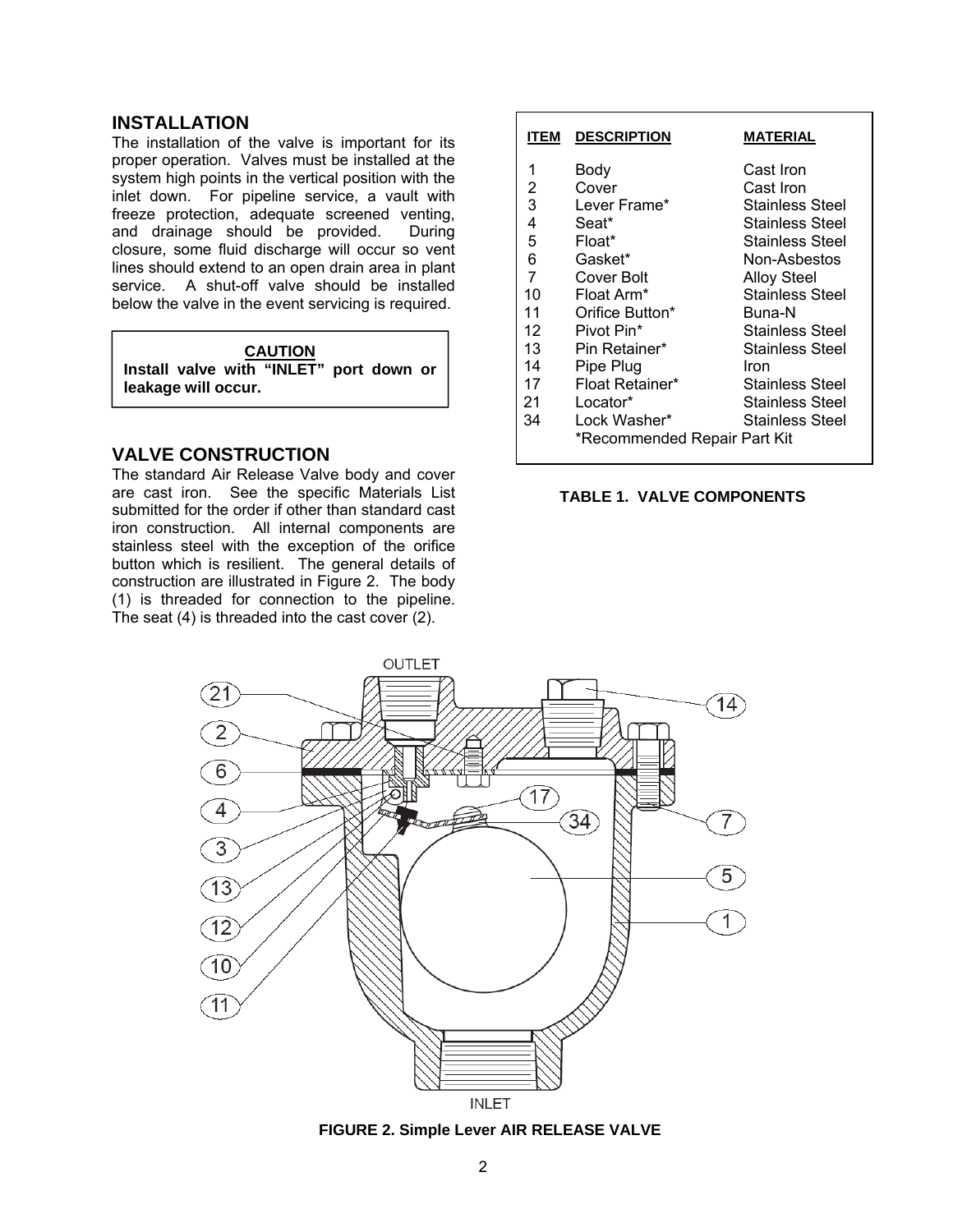#### <span id="page-3-0"></span>**MAINTENANCE**

The Air Release Valve requires no scheduled lubrication or maintenance.

INSPECTION: Check outlet for water leakage. If continuous water leakage occurs, valve inspection and repair is needed.

|             | <b>Table 2. Valve Cover Bolt Torques</b> |  |  |
|-------------|------------------------------------------|--|--|
| <b>Size</b> | Torque (Ft-Ibs)                          |  |  |
| 5/16"       | 20                                       |  |  |
| 3/8"        | 35                                       |  |  |

#### **TROUBLESHOOTING**

Several problems and solutions are presented below to assist you in troubleshooting the valve assembly in an efficient manner.

- Leakage at Bottom Connection: Tighten valve threaded connection. If leak persists, remove valve and seal threads with thread sealant.
- Leakage at Cover: Tighten bolts per Table 2, replace gasket.
- Valve Leaks when Closed: Flush valve to remove debris. Disassemble and inspect seat, orifice button, and float. NOTE: Many floats contain sand for weight but if water is detected, replace float.
- Valve not Venting Air: Check that operating pressure does not exceed Working Pressure on nameplate.

#### **DISASSEMBLY**

The valve can be disassembled without removing it from the pipeline. Or for convenience, the valve can be removed from the line. All work on the valve should be performed by a skilled mechanic with proper tools. No special tools are required. Refer to Figure 2.

- 1. Close inlet shut-off valve. Loosen the cover bolts (7) slowly on the top cover to release any trapped pressure.
- 2. Remove cover bolts (7) and lift cover off valve body.
- 3. Remove the 2 retainer rings (13) and pivot pin (12) that pass through the lever frame (3). The float (5) and float arm (10) will be free from the cover. Disconnect float from float arm (10).
- 4. To remove lever frame (3), remove hex-head locator (21). Rotate seat (4) counterclockwise to remove.
- 5. Remove orifice button (11) from float arm (10).
- 6. Clean and inspect parts. Note: some floats contain sand for extra weight; if water is detected, replace float. Replace worn parts as necessary.

#### **REASSEMBLY**

All parts must be cleaned and gasket surfaces should be cleaned with a stiff wire brush in the direction of the serrations or machine marks. Worn parts, gaskets and seals should be replaced during reassembly. Refer to Figure 2 on page 2.

- 1. Assemble lever frame (3) to cover. Secure with bolt (21) and washers (30).
- 2. Apply Loctite PST No. 565 thread sealant to seat (4) and assemble to cover with maximum torque of 10 ft-lbs; DO NOT OVER-TORQUE.
- 3. Install new orifice button (11) flush to arm (10).
- 4. Connect arm (10) to float (5) with retainer bolt (17) and lockwasher (34). Install pivot pin (12) and retaining rings (13); rings should snap over pins.
- 5. Float should move freely pressing the orifice button (11) against the seat (4) when pushed upward. Verify that all retainer rings (13) are properly secured.
- 6. Lay new cover gasket over body (1) and install cover (2) over bolt holes in body (1).
- 7. Insert lubricated bolts (7) and tighten to 20 ftlbs.
- 8. Place valve back in service. Refer to the Installation instructions on page 2. Slowly open inlet isolation valve.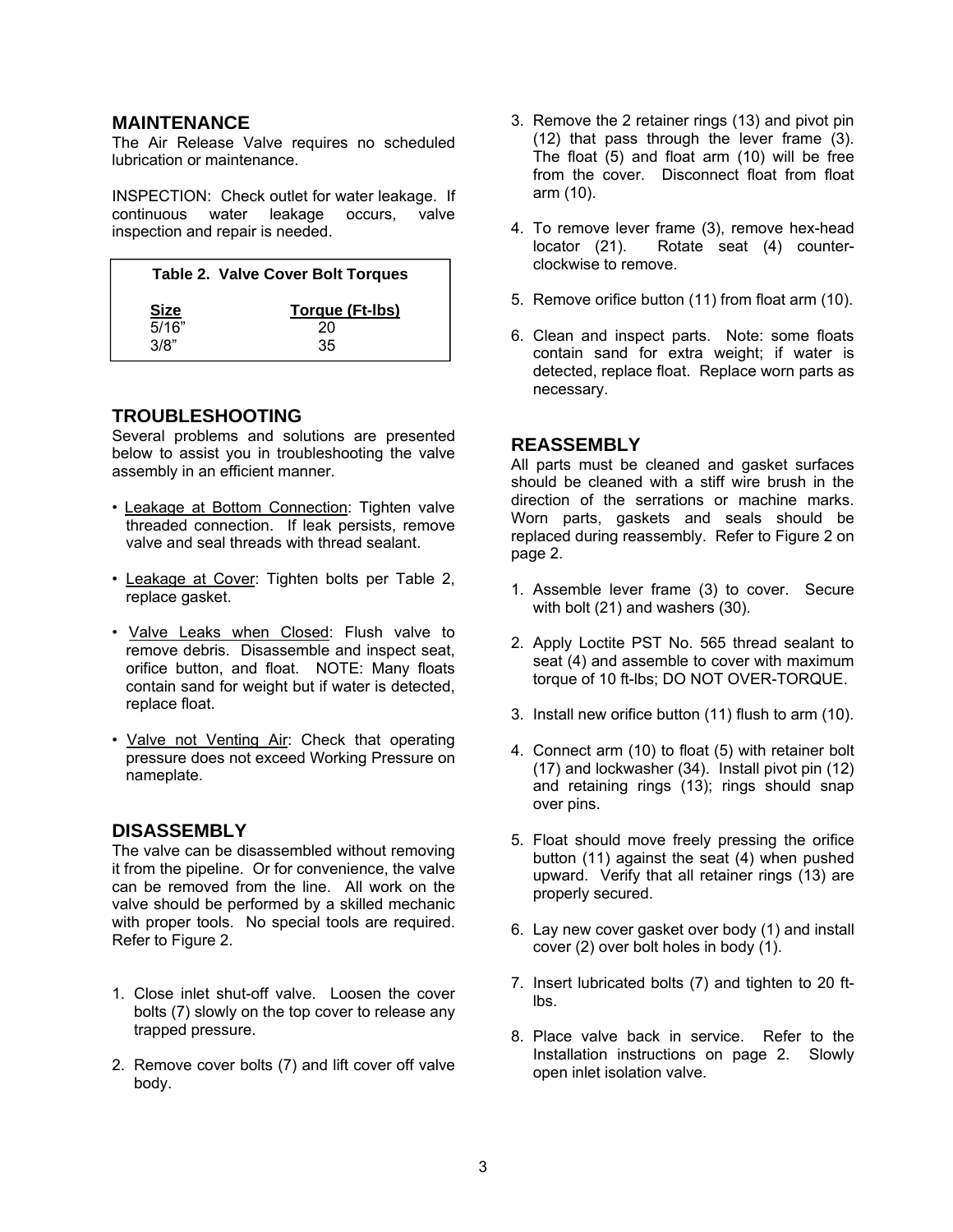#### <span id="page-4-0"></span>**PARTS AND SERVICE**

Parts and service are available from your local representative or the factory. Make note of the valve Model No and Working Pressure located on the valve nameplate and contact:

Val-Matic Valve and Mfg. Corp. 905 Riverside Drive Elmhurst, IL 60126 Phone: (630) 941-7600 Fax: (630) 941-8042 www.valmatic.com

A sales representative will quote prices for parts or arrange for service as needed.